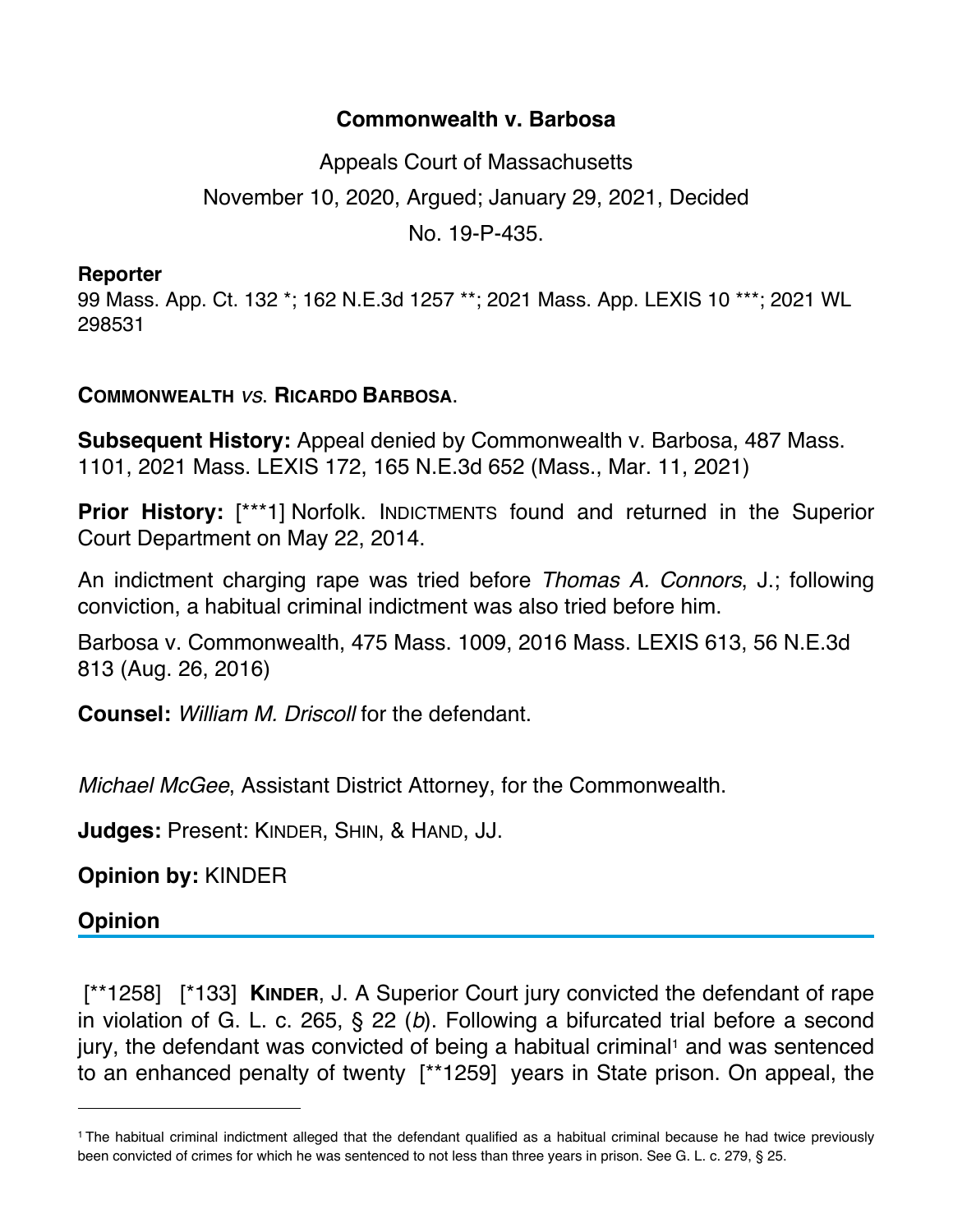defendant claims that (1) the prosecutor's withdrawal of a plea offer was vindictive and violated due process, (2) the judge's refusal to give a so-called *Bowden* instruction<sup>2</sup> was an abuse of discretion, and (3) the denial of the defendant's request to represent himself in the habitual criminal trial was structural error.3 We agree that the judge erred in denying the defendant his constitutional right to represent himself at the habitual criminal trial and remand [\*\*\*2] the case for a new trial on that indictment. Otherwise, we affirm.

*Discussion*. 1. *Prosecutorial vindictiveness*. The defendant was indicted in May of 2014. By April of 2015, he was representing himself with the assistance of standby counsel.4 At some time between April and August of 2015, the parties discussed a proposed plea agreement involving a joint sentencing recommendation of from four years to four years and one day in State prison on the rape charge in exchange for a dismissal of the habitual offender indictment. In August of 2015, the defendant appeared before a judge to plead guilty pursuant to that agreement. The plea was rejected after the defendant refused to admit his guilt.<sup>5</sup>

Eight months later, the defendant appeared with counsel at a pretrial hearing before a second judge and expressed a desire to plead guilty pursuant to the terms of the same agreement. That offer, however, had been withdrawn by the prosecutor. The Commonwealth's offer at the time of the pretrial hearing was a from five to seven-year sentence on the rape charge and a dismissal of [\*134] the habitual offender indictment. The prosecutor explained to the judge that the original offer was withdrawn when the defendant [\*\*\*3] refused to plead guilty, and that the new recommendation was based on the circumstances of the offense $6$  and the defendant's criminal history.7 At a subsequent status conference before the plea judge, the prosecutor stated that one of the reasons he had initially proposed the four-year sentence was because the defendant was representing himself at the time and "would be cross-examining his own victim" at trial.

<sup>2</sup> See *Commonwealth* v. *Bowden*, 379 Mass. 472, 485-486, 399 N.E.2d 482 (1980).

<sup>&</sup>lt;sup>3</sup> The defendant filed a motion for a new trial that was denied by the trial judge. Although the defendant noticed an appeal from that order, he does not mention the order in his brief. We therefore do not address it. Mass. R. A. P. 16 (a) (9) (A), as appearing in 481 Mass. 1628 (2019).

<sup>4</sup> Standby counsel was appointed after the defendant's first attorney was permitted to withdraw due to an irreconcilable conflict with the defendant and the defendant expressed his desire to proceed pro se.

<sup>5</sup> The transcript of the plea hearing is not available and has not been reconstructed.

 $6$  The victim, who was thirty years old at the time of trial, testified that the defendant, whom she had known for approximately one week, grabbed her, pinned her down, and forcibly raped her.

<sup>7</sup> The defendant was convicted of rape of a child on March 25, 2005, and assault and battery on a correction officer on September 21, 2010.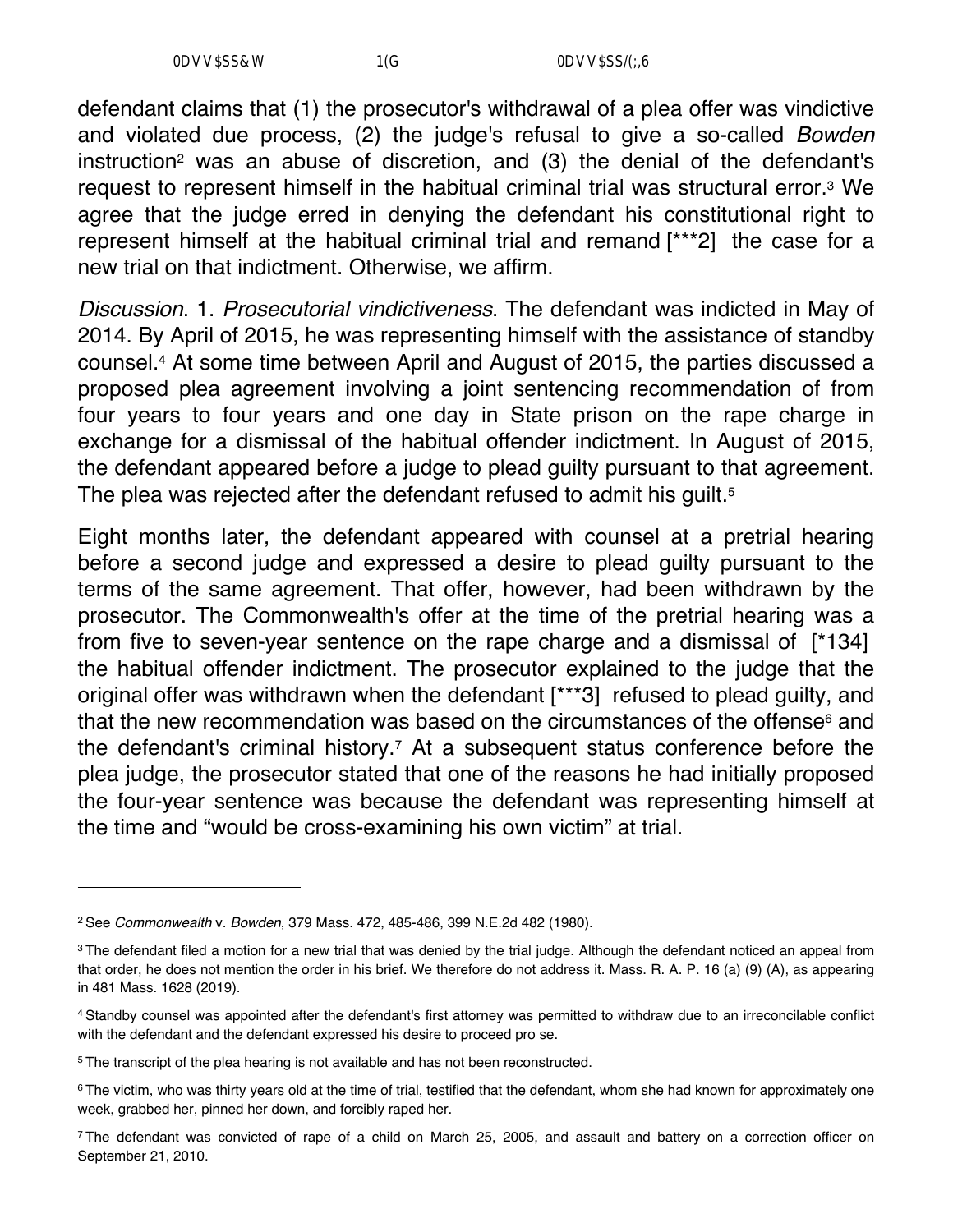Seizing on this last statement, the defendant claims on appeal that the prosecutor impermissibly changed his offer because the defendant exercised his right to counsel.8 Specifically, he argues that "[t]he trial judge should have found prosecutorial vindictiveness, [\*\*1260] permitted [the defendant] the benefit of his August 2015 bargain, and allowed [the defendant]'s *Alford* plea pursuant to the 2015 recommendation," see *North Carolina* v. *Alford*, 400 U.S. 25, 91 S. Ct. 160, 27 L. Ed. 2d 162 (1970), and that his failure to do so was structural error.9 We disagree.

"To punish a person because he has done what the law plainly allows him to do is a due process violation 'of the most basic sort.'" *United States* v. *Goodwin*, 457 U.S. 368, 372, 102 S. Ct. 2485, 73 L. Ed. 2d 74 (1982), quoting *Bordenkircher* v. *Hayes*, 434 U.S. 357, 363, 98 S. Ct. 663, 54 L. Ed. 2d 604 (1978). However, a defendant seeking to establish a due process violation for prosecutorial vindictiveness has a heavy burden to demonstrate a high [\*\*\*4] likelihood of actual vindictiveness that does not "unduly undermine normal prosecutorial discretion." *Commonwealth* v. *Rodriguez*, 476 Mass. 367, 374, 68 N.E.3d 635 (2017), quoting *Commonwealth* v. *Johnson*, 406 Mass. 533, 537, 548 N.E.2d 1251 (1990). No Massachusetts appellate court has found a due process violation based [\*135] on prosecutorial vindictiveness in the context of plea bargaining. See *Commonwealth* v. *Damiano*, 14 Mass. App. Ct. 615, 623 n.14, 441 N.E.2d 1046 (1982). We decline to do so here, for two reasons. First, "decisions not to charge, [or] to offer a plea bargain … are executive, not judicial, decisions." *Commonwealth* v. *Bernardo B.*, 453 Mass. 158, 176, 900 N.E.2d 834 (2009) (Spina, J., dissenting). See *Commonwealth* v. *Mahar*, 442 Mass. 11, 27, 809 N.E.2d 989 (2004) (Sosman, J., concurring) ("courts do not order prosecutors to put the same offer back on the table or enforce an offer that has been withdrawn"). Second, "in the 'give-and-take' of plea bargaining, there is no … element of punishment or retaliation so long as the accused is free to accept or reject the prosecution's offer." *Commonwealth* v. *Tirrell*, 382 Mass. 502, 509, 416 N.E.2d 1357 (1981), quoting *Bordenkircher*, *supra*. Here, the defendant was free to, and did, reject the prosecutor's offer of from five to seven years. Accordingly, there was no element of punishment or retaliation, and, therefore, no prosecutorial vindictiveness. See *Commonwealth* v. *Souza*, 390 Mass. 813, 821, 461 N.E.2d

<sup>&</sup>lt;sup>8</sup> When the prosecutor offered the sentencing recommendation of from five to seven years, the defendant was no longer representing himself. Two months after the failed plea, the defendant's standby counsel informed the judge that his relationship with the defendant had "evolved" and that counsel was representing the defendant as his "full-time attorney."

<sup>9</sup> The defendant raised these claims of prosecutorial vindictiveness in various petitions to a single justice of the Supreme Judicial Court, who denied or dismissed those petitions. The full court affirmed a judgment of a single justice, reasoning that the defendant's claims could be addressed on direct appeal. See *Barbosa* v. *Commonwealth (No. 1)*, 481 Mass. 1016, 1016, 112 N.E.3d 1177 (2018).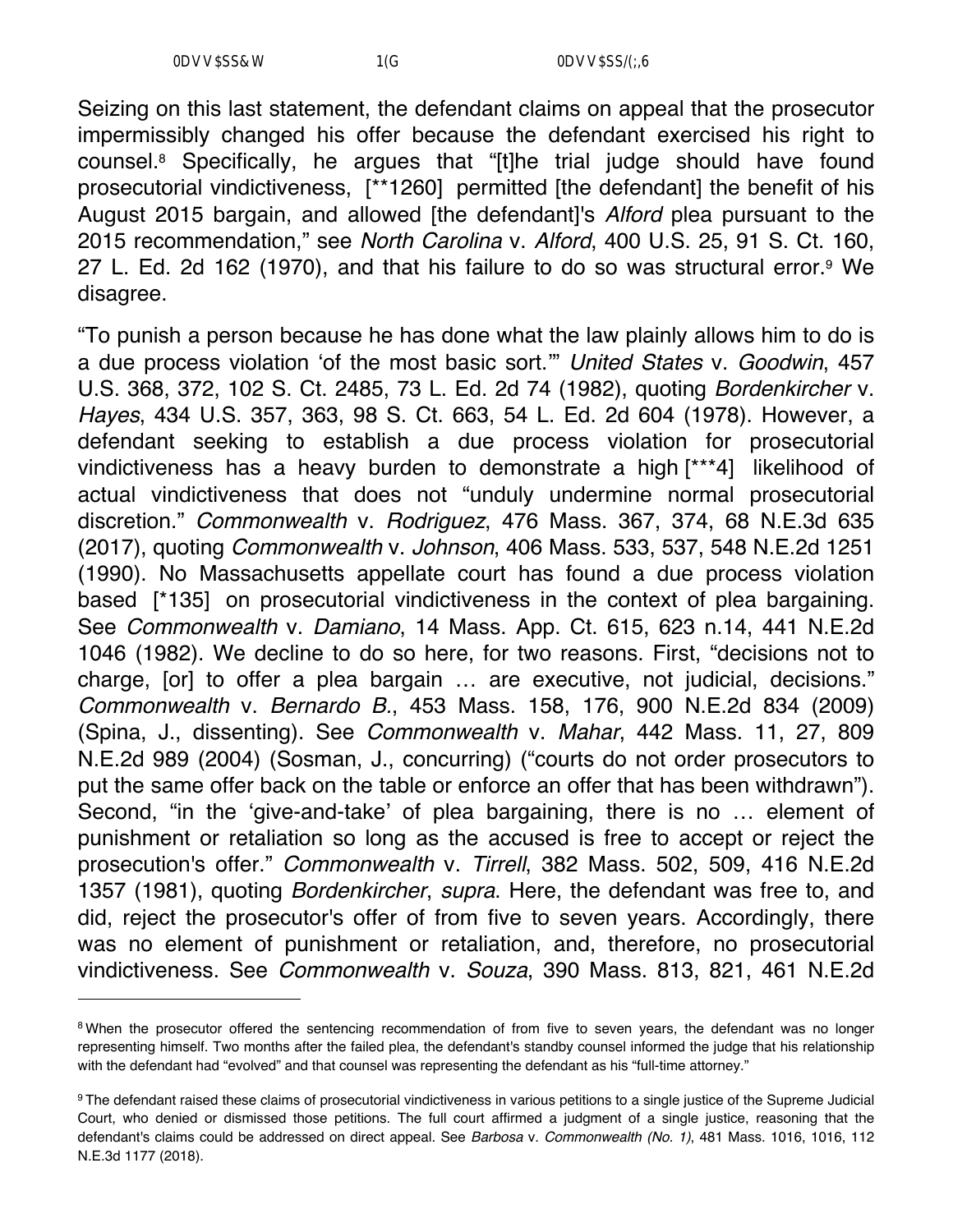166 (1984) (no evidence of vindictiveness where defendant was free to accept or reject plea offer and no charge was brought arbitrarily).

Moreover, we discern nothing improper in the prosecutor's withdrawal [\*\*\*5] of his initial offer based on the defendant's refusal to admit his guilt at the aborted change of plea hearing. "A district attorney is vested with wide discretion in determining whether to prosecute an individual" (quotation and citation omitted), *Commonwealth* v. *Wilbur W.*, 479 Mass. 397, 409, 95 N.E.3d 259 (2018), "just as he has wide discretion in determining whether to discontinue a prosecution once commenced" (citation omitted), *Commonwealth* v. *Latimore*, 423 Mass. 129, 136, 667 N.E.2d 818 (1996). The defendant's refusal to admit guilt during the plea colloquy was objective information that justified an increased sentence recommendation.10 Cf. *Goodwin*, 457 U.S. at 374.

 [\*\*1261] 2. *Bowden instruction*. At trial, the defendant argued that deficiencies in the police investigation justified giving a *Bowden* instruction to the jury.11 See *Commonwealth* v. *Bowden*, 379 Mass. 472, 485-486, 399 N.E.2d 482 (1980). On appeal, the defendant claims that [\*136] the trial judge's decision not to give the instruction was prejudicial error.

"As we have explained repeatedly, a judge is not required to instruct on the claimed inadequacy of a police investigation. *Bowden* simply holds that a judge may not remove the issue from the jury's consideration" (quotations and citations omitted). *Commonwealth* v. *Wilkerson*, 486 Mass. 159, 178, 156 N.E.3d 754 (2020). Here, the judge did not remove the issue from the jury. The defendant was allowed to, and did, argue to the jury that the investigation was inadequate. [\*\*\*6] There was no error.

3. *Right of self-representation*. Immediately after the defendant was convicted of rape, the defendant's trial counsel<sup>12</sup> requested a continuance of the habitual criminal portion of the bifurcated trial because he was unprepared. The trial judge indicated that he was inclined to deny the request, because "[t]his is a case that's been before this [c]ourt many times" and it "had other trial dates scheduled." The

<sup>&</sup>lt;sup>10</sup> We also see nothing impermissible in the prosecutor's attempt, through plea negotiation, to avoid a circumstance where the victim would be cross-examined at trial by the man who raped her.

<sup>11</sup> The *Bowden* instruction informs jurors in criminal trials that, if they find omissions in the police investigation, they may consider whether those omissions affect the reliability of the evidence presented by the Commonwealth. See Instruction 3.740 of the Criminal Model Jury Instructions for Use in the District Court (2009).

 $12$  Trial counsel was the defendant's third appointed attorney. As previously noted, the defendant's first attorney was allowed to withdraw due to an irreconcilable conflict with the defendant. The defendant's second attorney was permitted to withdraw after the defendant sent him a threatening letter. Trial counsel was appointed in July of 2016, three months before the trial commenced.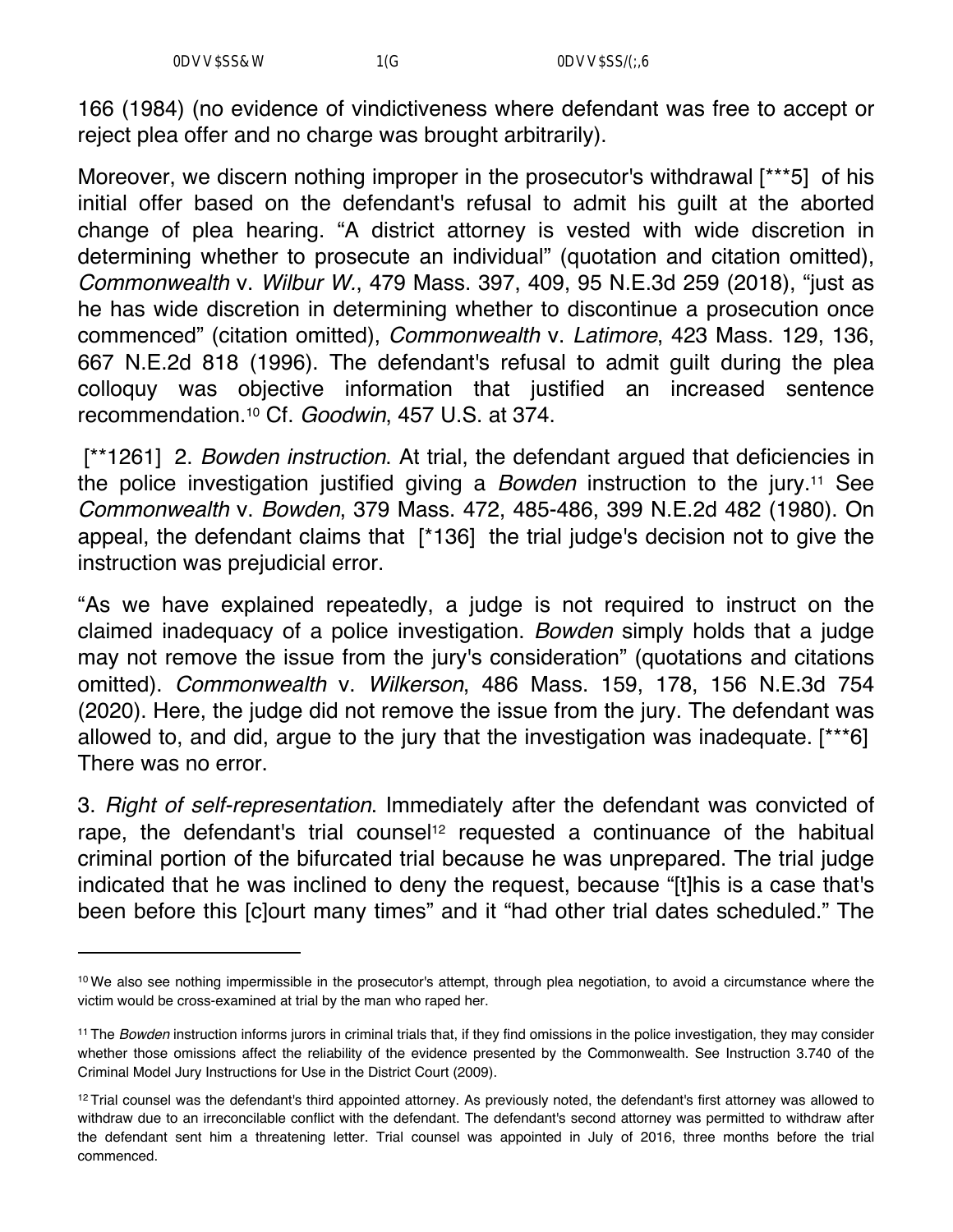judge further noted that the question to be litigated "is a fairly straight forward one … it's the identity of [the defendant] as the person who has the requisite number of convictions." In the end, the judge allowed the continuance after the defendant stated that he wished to represent himself.

When the defendant appeared for trial on the habitual criminal indictment two months later, trial counsel again asked for a continuance, expressing confusion about the defense strategy that the defendant wanted him to employ. The defendant repeated his request to represent himself. Both requests were denied and the trial proceeded with the defendant represented by counsel. Ultimately, the jury convicted the defendant of being a habitual offender.

On appeal, the defendant [\*\*\*7] claims that the denial of his right to represent himself in the habitual criminal trial was structural error. "The right to conduct one's own defense in a criminal case is guaranteed by both the Massachusetts Constitution and the United States Constitution" (footnotes and citation omitted). *Commonwealth* v. *Conefrey*, 410 Mass. 1, 10, 570 N.E.2d 1384 (1991). See *Faretta* v. *California*, 422 U.S. 806, 95 S. Ct. 2525, 45 L. Ed. 2d 562 (1975); *Commonwealth* v. *Mott*, 2 [\*137] Mass. App. Ct. 47, 50-52, 308 N.E.2d 557 (1974). A defendant is entitled to represent himself as long as his choice "is unequivocal, … voluntarily and knowingly made, … asserted in a timely manner, … and not sought for an improper purpose," *Conefrey*, *supra* at 11, such as delaying or disrupting the trial, see *Commonwealth* v. *Jackson*, 376 Mass. 790, 796, 383 N.E.2d 835 [\*\*1262] (1978); *United States* v. *Dougherty*, 473 F.2d 1113, 1124, 154 U.S. App. D.C. 76 (D.C. Cir. 1972).

The judge appears to have concluded that the defendant's request was not timely because it came at the midpoint of a bifurcated trial. The judge told the defendant, "[W]e're in the middle of the trial, so I'm denying your right to proceed pro se." However, G. L. c. 278, § 11A, governing habitual criminal trials, provides that if a defendant pleads not guilty to an indictment alleging that he is a habitual criminal, "he shall be entitled to a trial by jury of the issue of conviction of a prior offense, *subject to all of the provisions of law governing criminal trials*" (emphasis added). The Supreme Judicial Court has held that this language entitles [\*\*\*8] a defendant to counsel in the habitual criminal phase of a bifurcated trial, even when the defendant elected to represent himself at the trial of the underlying offense. *Commonwealth* v. *Kulesa*, 455 Mass. 447, 456-457, 917 N.E.2d 762 (2009). We see no principled reason why a defendant could not exercise his constitutional right to represent himself at the same point. Because the defendant had a constitutional right to represent himself in the habitual criminal trial, it was error for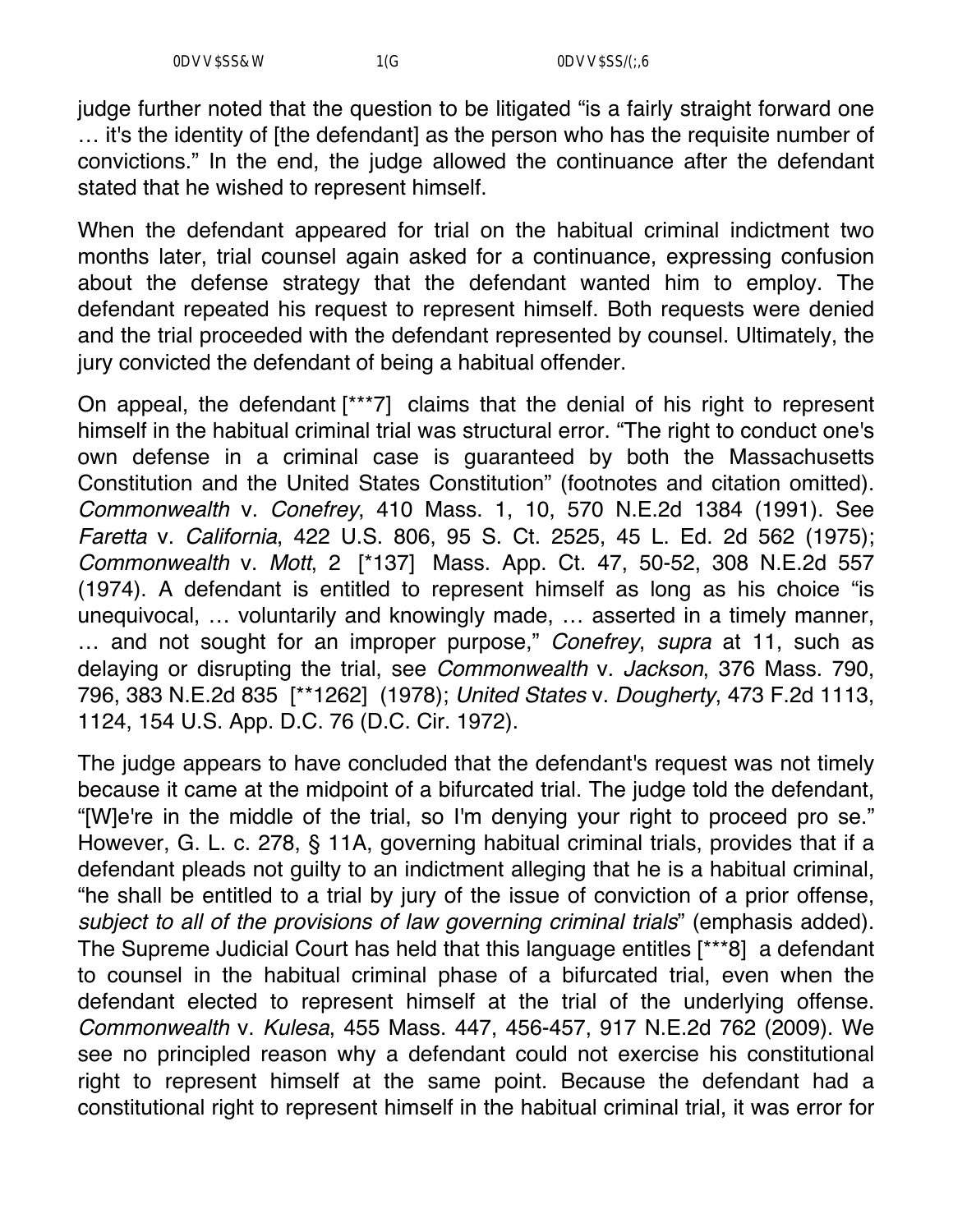the judge to deny the request because it came at the midpoint of a bifurcated trial.13

We are not persuaded by the Commonwealth's contention that the defendant's request to represent himself was properly denied because it was equivocal. When defense counsel asked for a continuance following the defendant's rape conviction, the defendant stated, "Your Honor, I'll proceed pro se. [M]y counsel, he can sit down and stand by, Your Honor. I'll proceed pro se. I know everything about a habitual offender enhancement, collateral offender law. I'll proceed pro se, and I'll represent myself." Two months later, the defendant said, "Excuse me, Your Honor. With all due respect, I'm going to be pro  $se - pro se$  for the  $[*138]$ habitual criminal ... part of the ... trial." There was nothing equivocal [\*\*\*9] in the defendant's requests to represent himself.

We recognize that the experienced trial judge was attempting to resolve the habitual criminal trial in a way that was efficient and fair to the defendant. After a lengthy discussion with the defendant regarding the merits of his planned defense, the judge may well have concluded that the defendant's choice to represent himself was unwise and that the defendant's interests would be better served with professional representation.14 Nevertheless, "even in cases where the accused is harming himself by insisting on conducting his own defense, respect for individual autonomy requires that he be allowed to go to jail under his own banner if he so desires and if he makes the choice with eyes open" (quotations and citation omitted). *Mott*, 2 Mass. App. Ct. at 52. On this record, where the defendant's assertion of his right to represent himself was timely and unequivocal, we are constrained to conclude that it was error to deny the defendant his right to represent himself without further inquiry.15 [\*\*1263] Because the error was structural, it requires automatic reversal. See *Commonwealth* v. *Francis*, 485 Mass. 86, 104, 147 N.E.3d 491 (2020), petition for cert. filed, U.S. Supreme Ct., No. 20-6731 (Dec. 24, 2020); *Conefrey*, 410 Mass. at 13.

<sup>&</sup>lt;sup>13</sup> We note that allowing the defendant's request to represent himself would not have caused additional delay, as the defendant did not request a continuance. Therefore, this case is unlike *Commonwealth* v. *Johnson*, 424 Mass. 338, 341, 676 N.E.2d 1123 (1997), cited by the Commonwealth for the proposition that a judge has the discretion to deny a last-minute change in representation that would necessitate delay.

<sup>&</sup>lt;sup>14</sup> The defendant argued that he did not qualify as a habitual criminal because, although he had been sentenced to more than three years on each of his underlying convictions, he had never served more than three years in prison.

<sup>&</sup>lt;sup>15</sup> Because the judge concluded that the defendant's request to represent himself was not timely, he did not reach the questions whether the defendant's decision was knowing, voluntary, and not for an improper purpose. On remand, if the defendant again elects to represent himself, the judge should address those questions in a colloquy with the defendant and make the required findings. See *Faretta*, 422 U.S. at 835; *Commonwealth* v. *Means*, 454 Mass. 81, 89-90, 907 N.E.2d 646 (2009).